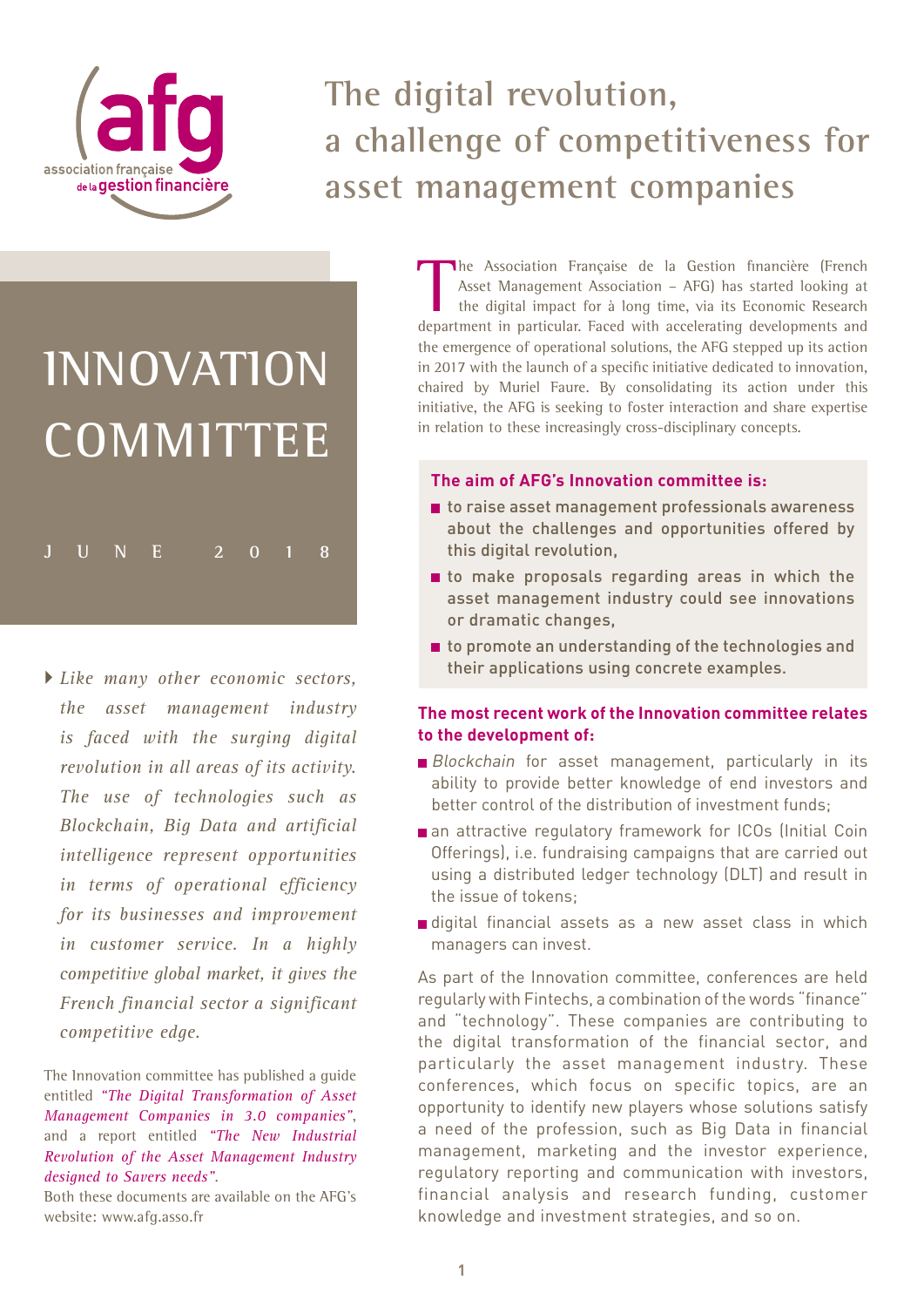## **GUIDE: THE DIGITAL TRANSFORMATION OF ASSET MANAGEMENT COMPANIES IN 3.0 COMPANIES**

#### **Integrate digital technology into the DNA of asset management companies**

#### **EXECUTIVE SUMMARY**

The asset management environment is changing at a rapid pace which, with the rise of digital technologies, is driving the emergence of new business models developed by asset management companies (SGP) and new players (Fintechs, Internet companies, etc.).

The asset management industry is the third financial sector – after retail banking and means of payment/ money transfers – that stands to be the most disrupted by Fintechs and GAFA by 2020.

With this guide, our goal is to promote greater awareness among professionals about the disruptive aspects of digital technology. It is also to suggest areas of exploration that allow them to better understand the challenges and opportunities in order to take appropriate strategic decisions.

#### **The guide consists of four parts:**

- **1.** A review of the asset management company's activities with an analysis of the value chain;
- **2.** The contribution of digital technology to the asset management company's organisation, with emphasis on the opportunity to reclaim knowledge of the customer, which today is outsourced to distributors and depositaries/account-keepers;
- **3.** Ways in which digital technologies, and particularly regtechs, make it possible to comply with the growing number of regulatory requirements in the industry;
- **4.** Ways in which the industry's digital transformation is a reality, including examples and options for new business models, with a focus on developments at the international level.

The French asset management industry is dynamic and creative and offers a wealth of expertise. French asset management companies, whether independent or subsidiaries of a financial group, are already recognised for their digital innovation, either in terms of their management expertise or their use of digital technologies to attract and serve their customers and prospects.

#### **The digital transformation of the asset management industry is under way. SGP 3.0 is coming.**

The role of the AFG as a professional association that represents all asset management companies in France is to help its members play an active role in their transformation by offering them areas of exploration.

Throughout the guide, we have developed areas that are summarised in 12 points broken down into four themes: **Organise**, **Invest**, **Pool** and **Serve the customer**.

These areas of exploration can only really be developed if the regulators and public authorities take it upon themselves to adapt the regulations to the disruption caused by digital technologies. Pooling, in particular, can only really be developed under this condition. These areas of exploration will enable **digital technology to become part of asset management companies' DNA**, making them agile and profitable next-generation 3.0 companies.

**LA TRANSFORMATION DIGITALE DES SOCIÉTÉS DE GESTION EN ["SGP 3.0"](http://www.afg.asso.fr/wp-content/uploads/2017/01/AFG_GuideTransformationDigitale_20170116.pdf)** 



GUIDE

GUIDE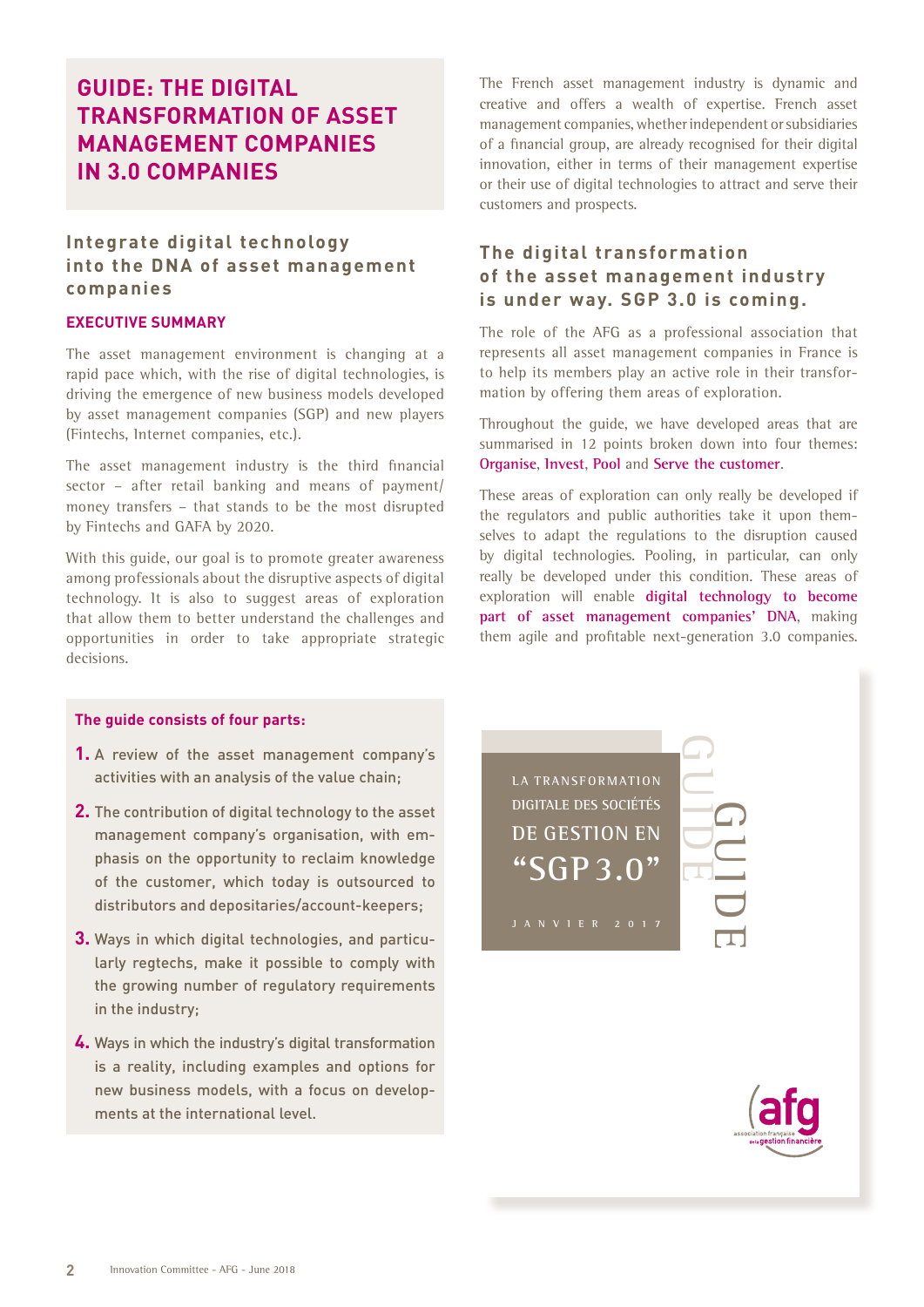## **THE NEW INDUSTRIAL REVOLUTION OF THE ASSET MANAGEMENT INDUSTRY DESIGNED TO SAVERS NEEDS**

#### **EXECUTIVE SUMMARY**

Throughout its history, the asset management industry has not undergone dramatic changes and is coming out of a particularly favourable 15-20 year period. However, this does not mean it is immune to "revolutions".

That is why we had no reservations about entitling our report *"The New Industrial Revolution of the Asset Management Industry designed to Savers needs"*. This title is meant to raise questions, but when an industry does not fully meet its customers' new requirements, when fundamental changes have occurred in the financial markets, when the models that worked so well in the past are in difficulty, when the younger generations must start saving earlier and earlier – but now want to do it mainly via the mobile digital interface of their financial institution or Fintech – and when digital and new technologies make it possible to do everything differently and less expensively, **there is every reason to talk about an industrial revolution**.

An industrial revolution is a shift from an industry in which investment funds packaged to beat or replicate a market index are produced to a service industry capable of offering each saver an investment solution tailored to his or her savings goals, at the lowest possible cost, in a permanent dialogue, using new digital technologies.

It is a dramatic change that affects our entire industry, including its management, distribution, customer service and communication infrastructures. It also affects regulators, which have historically been too focused on products and on eliminating all risks, at the expense of any expected returns in a world where "risk-free" interest rates have become negative. Lastly, it affects savers themselves, who must start saving earlier and in a much more informed way than in the past.

The aim of this report is to suggest ways in which to respond to this challenge and to outline a few areas that everyone can explore on their own. This report is based on the most recent academic studies in the area of investment allocation, which we will compare with the studies conducted by managers and the proposals made by Fintechs.

It provides an analysis of the challenges for individual savers, for whom one of the key objectives is to have additional alternative resources when they retire. It shows how digital technology can be used to understand each saver's situation and monitor it over time by creating a permanent dialogue with the saver in order to support his or her savings goals, and proposes an action plan and projects that can be launched by the AFG.

We are convinced that it is an industrial revolution for the asset management industry, but also an extraordinary growth opportunity given that savers' unmet needs are immense. To ensure its success, we believe that the following four topics need to be explored in depth by the AFG and its members:

- **Improvement in customer knowledge approaches and tools** while respecting the confidentiality and ownership of private data and ensuring its proper use
- **Building a dialogue with savers** using new digital technologies
- **Financial education** of individual savers
- Development of a regulatory framework consistent **with this industrial revolution**, with a shift from a standardised product to an individualised investment solution that allows greater risk-taking over the long term.

**La NouveLLe révoLutioN iNdustrieLLe de La GestioN d'actifs au service de L'éparGNaNt**



[RAPPORT](http://www.afg.asso.fr/wp-content/uploads/2017/01/AFG_RevGestionActifs170106web.pdf)

RAPPORT